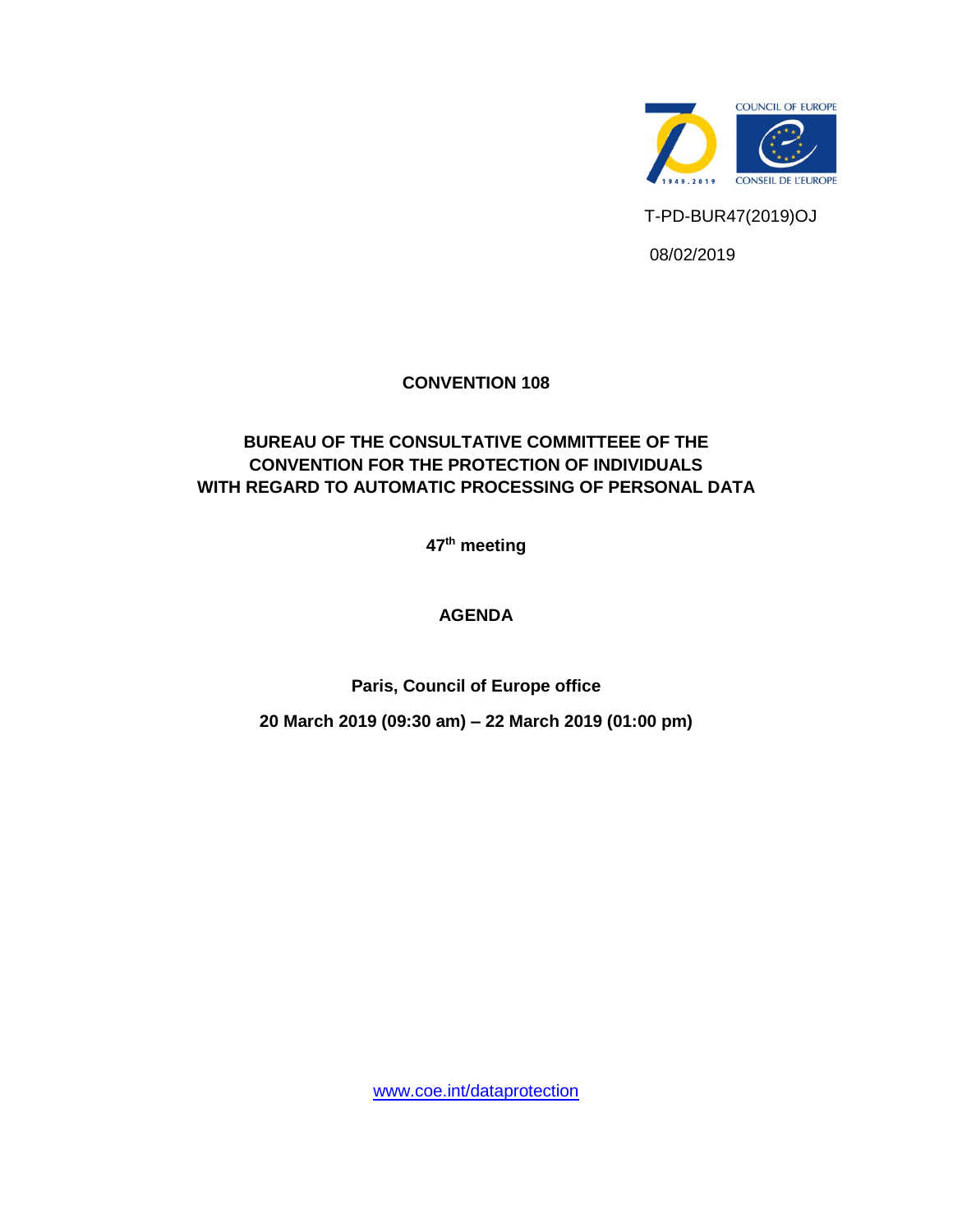|                                                | 1. Opening of the meeting                                                                                                                |  |  |
|------------------------------------------------|------------------------------------------------------------------------------------------------------------------------------------------|--|--|
| T-PD(2018)RAP37Abr                             | Abridged report of the 37 <sup>th</sup> Plenary meeting<br>(Strasbourg, 20-22 November 2018)                                             |  |  |
| T-PD-BUR(2018)46RAP                            | Abridged report of the 46 <sup>th</sup> Bureau meeting<br>(Strasbourg, 17-19 December 2018)                                              |  |  |
| T-PD(2017)WP2018-2019                          | Work programme of the Committee 2018-2019                                                                                                |  |  |
| T-PD(2017)Rules                                | Rules of procedure                                                                                                                       |  |  |
|                                                | 2. Adoption of the agenda<br>3. Statement by the secretariat                                                                             |  |  |
|                                                |                                                                                                                                          |  |  |
|                                                | Required action: The Bureau will take note of the information<br>provided by the secretariat.                                            |  |  |
|                                                | 4. Modernisation of Convention 108                                                                                                       |  |  |
|                                                | Required action: The Bureau will take note of the information<br>provided by the secretariat.                                            |  |  |
|                                                | Consolidated text of the modernised version of Convention<br>108                                                                         |  |  |
|                                                | <b>Explanatory report of the modernised Convention 108</b>                                                                               |  |  |
|                                                | <b>Amending Protocol</b>                                                                                                                 |  |  |
|                                                | 5. State of play, ratifications and accessions                                                                                           |  |  |
|                                                | Required action: The Bureau will take note of the information<br>provided by the secretariat.                                            |  |  |
|                                                | Convention 108+: chart of signatures and ratification<br>Convention 108: chart of signatures and ratifications                           |  |  |
|                                                | 6. Evaluation and follow up mechanism under Convention<br>$108 +$                                                                        |  |  |
|                                                | Expert: Ms Cécile de Terwangne, CRIDS, Namur.                                                                                            |  |  |
|                                                | Required action: The Bureau will take note of the information provided<br>by the expert and will hold an exchange of views on the topic. |  |  |
| <u>T-PD(2018)20rev</u><br>new version 18 March | Draft questionnaire on the evaluation and follow-up mechanism                                                                            |  |  |
| T-PD(2018)21                                   | Information elements on the evaluation and follow-up mechanism                                                                           |  |  |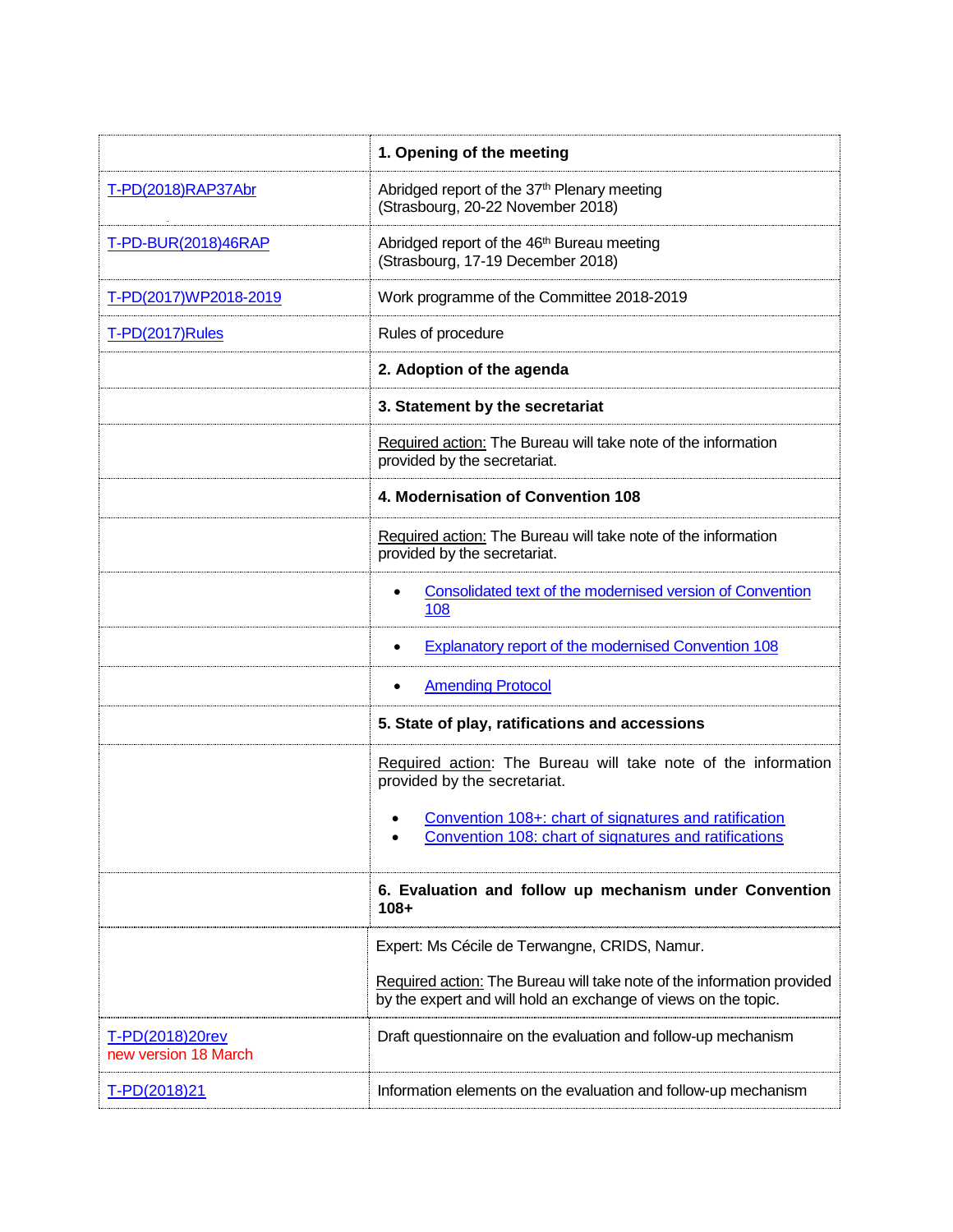| new version 18 March |                                                                                                                                                                                                                                                                                                                                         |  |  |  |
|----------------------|-----------------------------------------------------------------------------------------------------------------------------------------------------------------------------------------------------------------------------------------------------------------------------------------------------------------------------------------|--|--|--|
|                      | 7. ICANN                                                                                                                                                                                                                                                                                                                                |  |  |  |
|                      | Required action: The Bureau will take note of the information<br>provided by the Secretariat.                                                                                                                                                                                                                                           |  |  |  |
| T-PD(2018)18         | Privacy and data protection principles guide for ICANN<br>٠<br>related data processing<br><b>ICANN CeO letter to Helen Dixon and Willem</b><br>$\bullet$<br><b>Debeuckelaere</b><br><b>ICANN letter European Data Protection Board (EDBP)</b><br>(05/07/2018)<br>Letter Article 29 Working Party on WHOIS (11 April 2018)               |  |  |  |
|                      | 8. Law enforcement transborder access to data                                                                                                                                                                                                                                                                                           |  |  |  |
|                      | Expert: Mr Gert Vermeulen, Full Professor, Department Chair,<br>Department Criminology, Criminal Law and Social Law, Institute for<br>International Research on Criminal Policy (IRCP)                                                                                                                                                  |  |  |  |
|                      | Required action: The Bureau will take note of the information<br>provided by the expert and will hold an exchange of views.                                                                                                                                                                                                             |  |  |  |
|                      | T-CY discussion paper: Conditions for obtaining subscriber<br>information -static versus dynamic IP addresses                                                                                                                                                                                                                           |  |  |  |
|                      | Answers from the Committee of Convention 108 to<br>the Discussion paper for the Octopus Conference                                                                                                                                                                                                                                      |  |  |  |
|                      | Key messages of the Octopus Conference 2018                                                                                                                                                                                                                                                                                             |  |  |  |
|                      | Preparation of a 2nd Additional Protocol to the Budapest<br>Convention on Cybercrime: Consultation with data protection<br>experts - Issues for discussion                                                                                                                                                                              |  |  |  |
|                      | 9. Work programme and Working methods                                                                                                                                                                                                                                                                                                   |  |  |  |
|                      | Experts: Frédéric Wickert, Founder and CEO of A.I. Sense, Sandra<br>Azria, lawyer, Jen Persson, Director, "defenddigitalme"                                                                                                                                                                                                             |  |  |  |
|                      | Required action: The Bureau will take note of the presentations by<br>the experts on the following thematics:<br>facial recognition<br>data protection and education systems.<br>The Bureau will hold an exchange of views on the forthcoming<br>Work Programme of the Committee for 2020-2021<br>and<br>corresponding working methods. |  |  |  |
|                      | 10. Cooperation with other Council of Europe bodies and<br>entities                                                                                                                                                                                                                                                                     |  |  |  |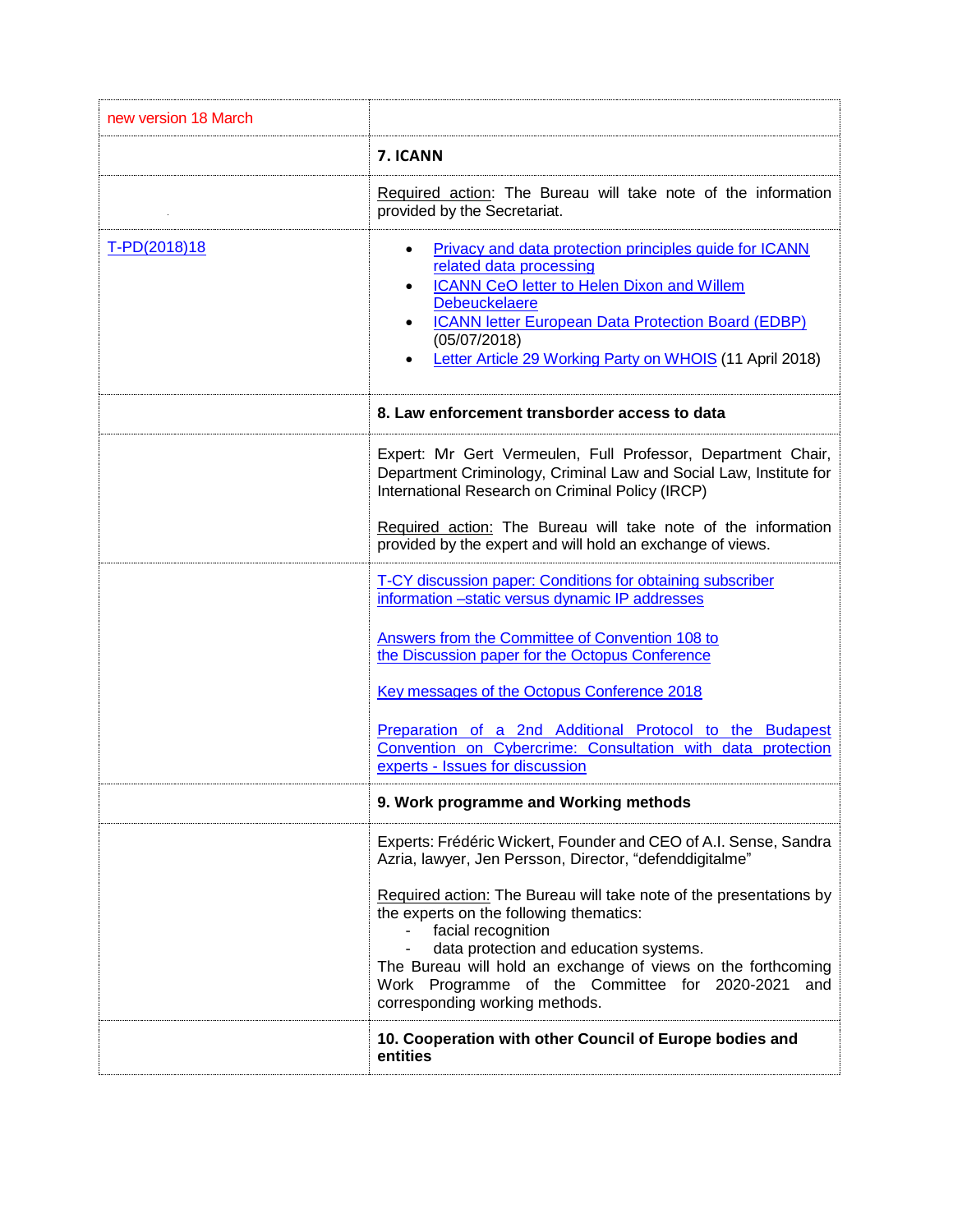|                   | Required action: The Bureau will take note of the information<br>provided by the secretariat.                                                                                                                                                                                                                                                                                                                                                                                               |  |  |  |
|-------------------|---------------------------------------------------------------------------------------------------------------------------------------------------------------------------------------------------------------------------------------------------------------------------------------------------------------------------------------------------------------------------------------------------------------------------------------------------------------------------------------------|--|--|--|
|                   | <b>Bioethics Committee (DH-BIO)</b><br><b>Macolin Convention</b><br>Daniel Cooper, Covington & Burling LLP<br>Steering Committee on Media and Information Society<br>(CDMSI)<br>o MSI-AUT                                                                                                                                                                                                                                                                                                   |  |  |  |
|                   | 11. Overview of activities and major developments in the field<br>of data protection                                                                                                                                                                                                                                                                                                                                                                                                        |  |  |  |
|                   | Required action: The Bureau will take note of the information<br>provided by the Secretariat.                                                                                                                                                                                                                                                                                                                                                                                               |  |  |  |
|                   | Data protection day events compilation<br>"Protection of digital privacy: challenges and perspectives" (Fes,<br>Morocco, 28 January 2019)<br>International Conference Computers, Privacy & Data Protection<br>"Data Protection and democracy" (CPDP 2019) (Brussels,<br>Belgium, 30 January-1 February 2019)<br>"Governing the Game Changer - Impacts of artificial intelligence<br>development on human rights, democracy and the rule of law"<br>(Helsinki, Finland, 26-27 February 2019) |  |  |  |
|                   | 12. Observers                                                                                                                                                                                                                                                                                                                                                                                                                                                                               |  |  |  |
|                   | Required action: The Bureau will take note of the information<br>provided by the observers.                                                                                                                                                                                                                                                                                                                                                                                                 |  |  |  |
| T-PD(2018)04Rev3  | Observers - State of play and admission criteria                                                                                                                                                                                                                                                                                                                                                                                                                                            |  |  |  |
|                   | 13. Health-Related data                                                                                                                                                                                                                                                                                                                                                                                                                                                                     |  |  |  |
|                   | Required action: The Bureau will take note of the information<br>provided by the Secretariat.                                                                                                                                                                                                                                                                                                                                                                                               |  |  |  |
| T- PD(2018)06rev2 | Draft Recommendation on the protection of health-related data                                                                                                                                                                                                                                                                                                                                                                                                                               |  |  |  |
| T-PD(2018)11Rev3  | Draft explanatory memorandum of the Recommendation on the<br>protection of health-related data                                                                                                                                                                                                                                                                                                                                                                                              |  |  |  |
|                   | 14. Stefano Rodota Award                                                                                                                                                                                                                                                                                                                                                                                                                                                                    |  |  |  |
|                   | Guests: Ingrida Milkaite and Eva Lievens, Jef Ausloos                                                                                                                                                                                                                                                                                                                                                                                                                                       |  |  |  |
|                   | Required action: The Bureau will meet the laureates of the prize,<br>and of the Jury's special mention, and will hold an exchange of<br>views with them.                                                                                                                                                                                                                                                                                                                                    |  |  |  |
| T-PD38(2019)OJ    | 15. Draft agenda of the 38th plenary meeting                                                                                                                                                                                                                                                                                                                                                                                                                                                |  |  |  |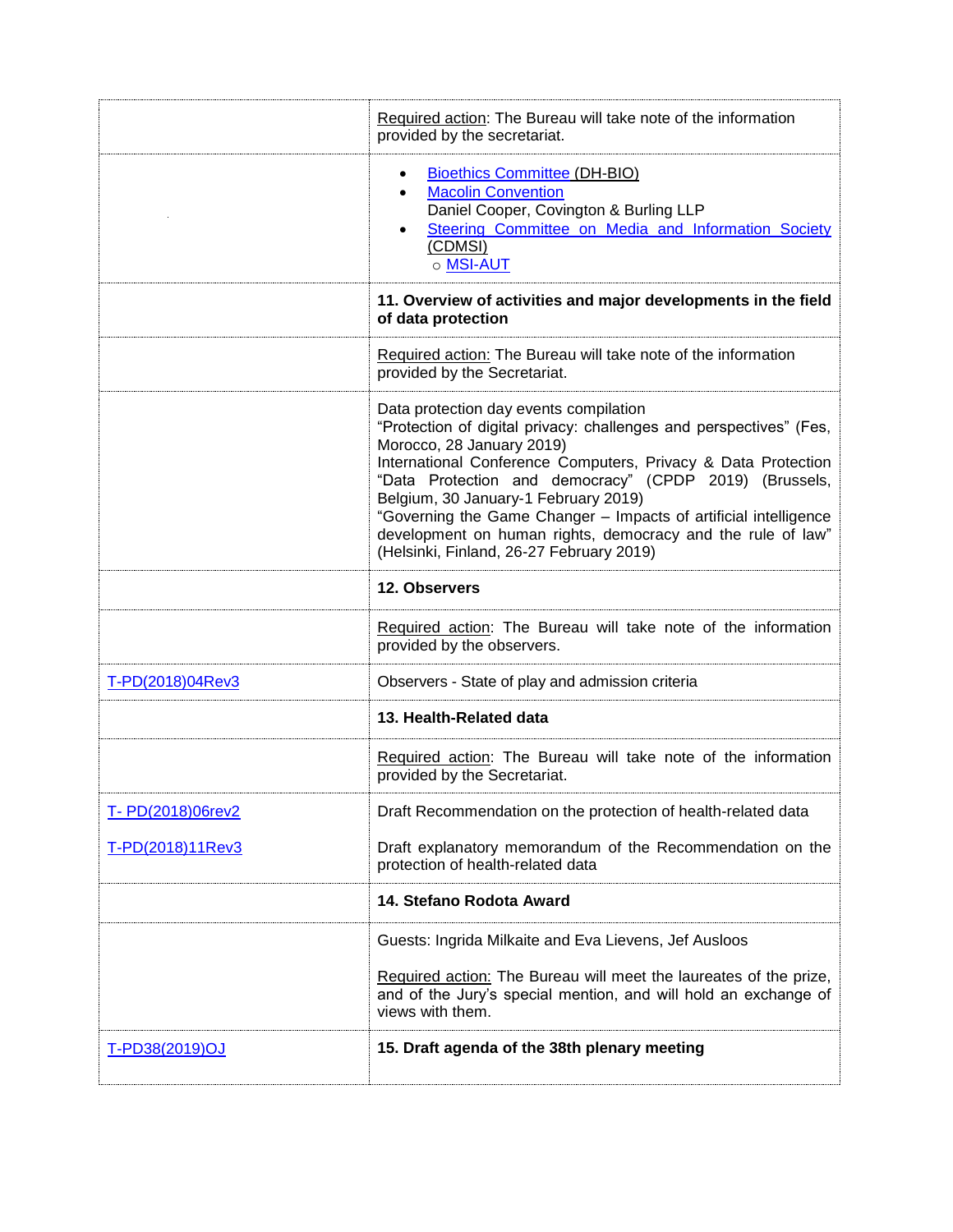|              | Required action: The Bureau will discuss and approve the draft<br>agenda of the 38th plenary meeting (Strasbourg, 12-14 June<br>2019)                                                                                                                                                                                             |  |  |
|--------------|-----------------------------------------------------------------------------------------------------------------------------------------------------------------------------------------------------------------------------------------------------------------------------------------------------------------------------------|--|--|
|              | 16. Compilation of replies on DPAs                                                                                                                                                                                                                                                                                                |  |  |
| T-PD(2018)24 |                                                                                                                                                                                                                                                                                                                                   |  |  |
|              | 17. Cooperation programmes                                                                                                                                                                                                                                                                                                        |  |  |
| T-PD(2019)02 | Information document on coopération projects (English version<br>only)                                                                                                                                                                                                                                                            |  |  |
|              | 18. Next meetings                                                                                                                                                                                                                                                                                                                 |  |  |
|              | Required action: The Bureau will take note of the dates of the next<br>meetings.                                                                                                                                                                                                                                                  |  |  |
|              | Dates of Bureau meetings in 2019:<br>• 48 <sup>th</sup> Bureau meeting (Paris, 25-27 September 2019)<br>• 49th Bureau meeting (Strasbourg, 11-13 December 2019,<br>TBC)<br>Dates of Plenary meetings in 2019:<br>• 38th Plenary meeting (Strasbourg, 12-14 June 2019)<br>• 39th Plenary meeting (Strasbourg, 19-21 November 2019) |  |  |
|              | 19. Any Other Business                                                                                                                                                                                                                                                                                                            |  |  |

**\*\*\***